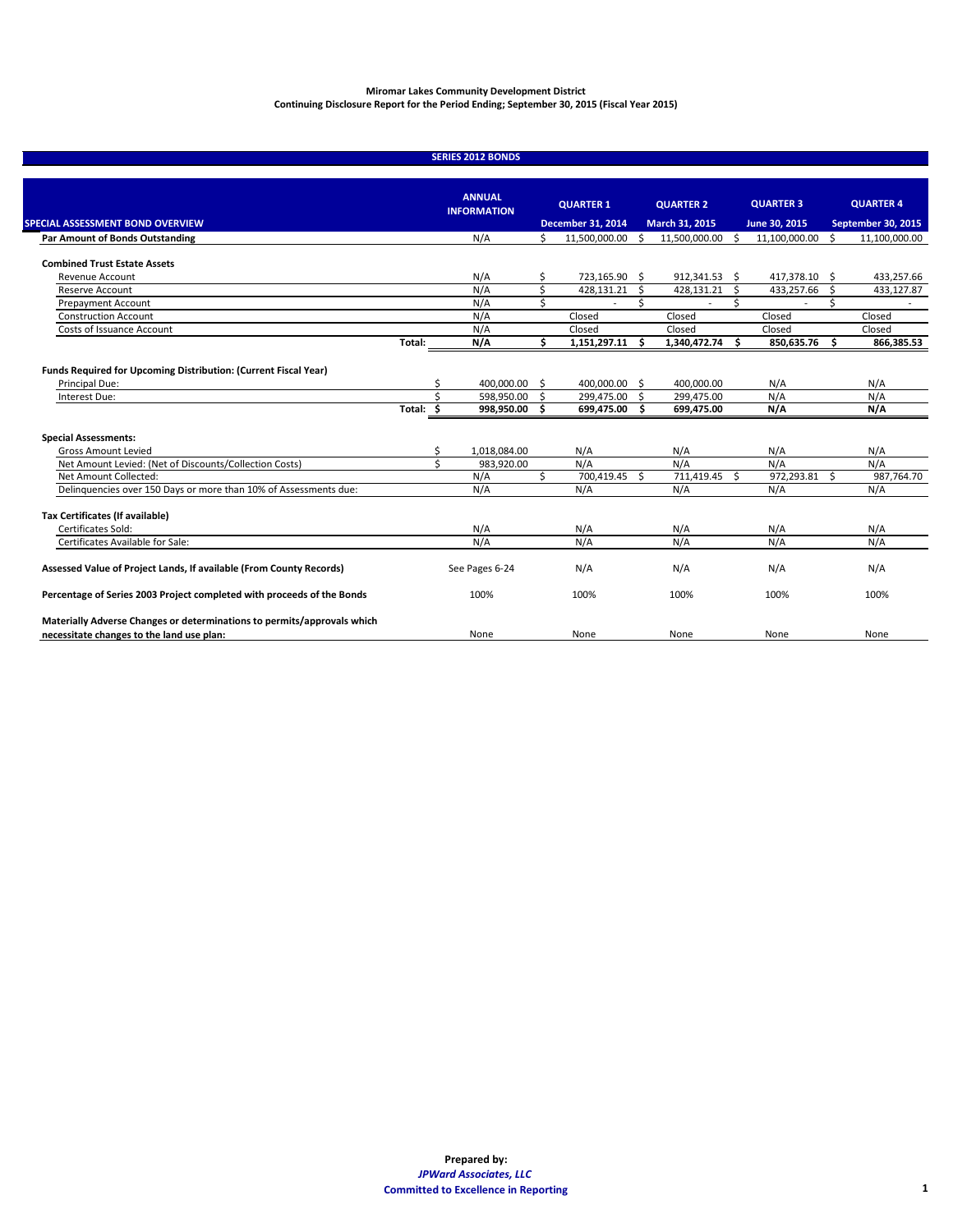The Developer's Information has been provided the Miromar Development, Inc.

The Issuer's Annual Information has been provided by **JPWard & Associates, LLC.** as the District Manager (Dissemination Agent) of the District.

For additional information on the District, please contact the District Manager as follows:

# **JPWard and Associates, LLC**

2041 Northeast  $6<sup>th</sup>$  Terrace Wilton Manors, Florida 33305

Attention: James P. Ward

Phone: (954) 658-4900 E-Mail: [Ward9490@comcast.net](mailto:Ward9490@comcast.net)



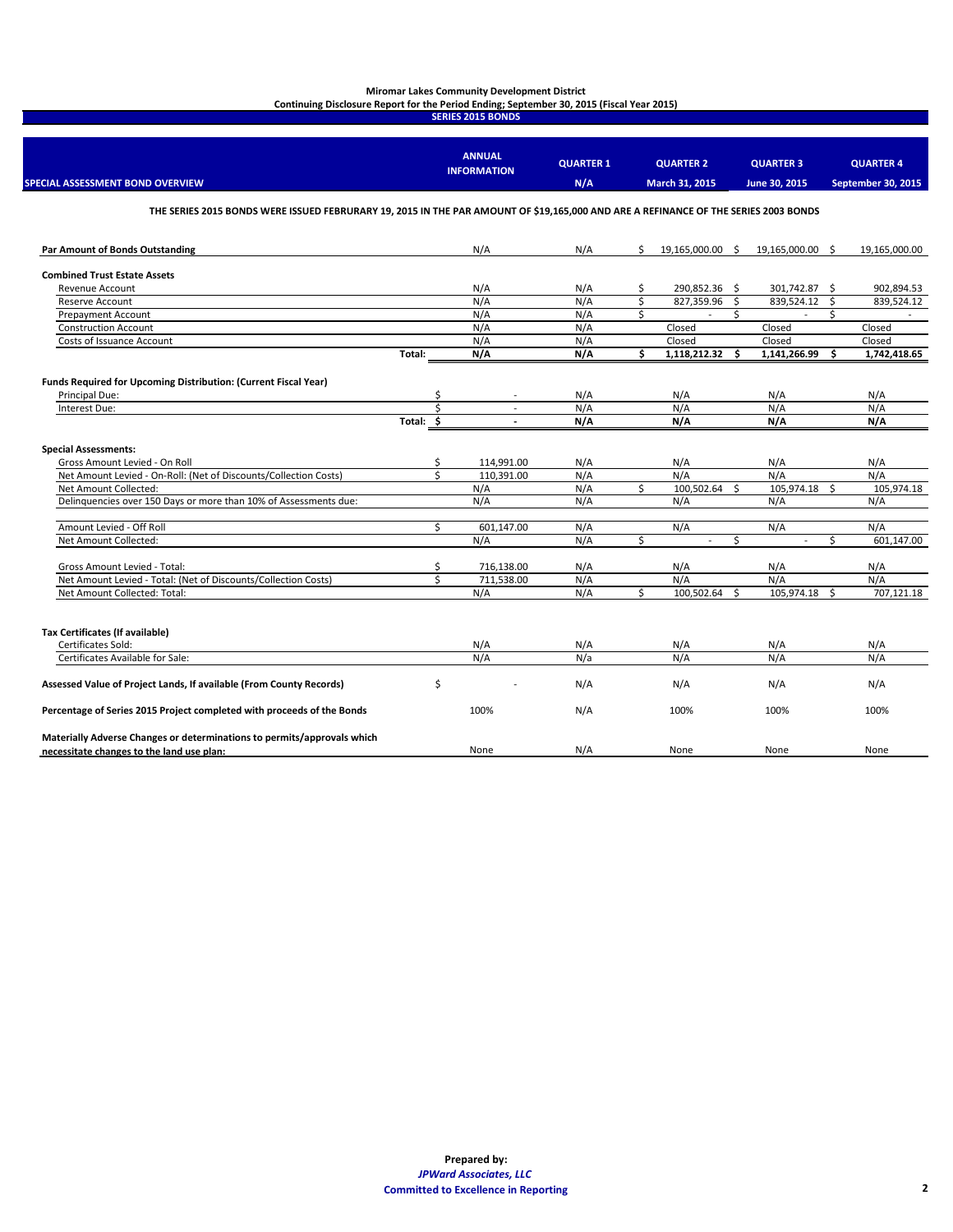#### **Miromar Lakes Community Development District Continuing Disclosure Report for the Period Ending; September 30, 2015 (Fiscal Year 2015)**

|                                                                                                           |                                     |          | <b>SERIES 2012 BONDS</b>               |                   |                                           |                  |                                        |                  |                   |                  |                    |  |
|-----------------------------------------------------------------------------------------------------------|-------------------------------------|----------|----------------------------------------|-------------------|-------------------------------------------|------------------|----------------------------------------|------------------|-------------------|------------------|--------------------|--|
|                                                                                                           | <b>ANNUAL</b><br><b>INFORMATION</b> |          | <b>QUARTER 1</b>                       |                   |                                           | <b>QUARTER 2</b> |                                        | <b>QUARTER 3</b> |                   | <b>QUARTER 4</b> |                    |  |
| <b>SPECIAL ASSESSMENT BOND OVERVIEW</b>                                                                   |                                     |          |                                        | December 31, 2014 |                                           |                  | March 31, 2015                         |                  | June 30, 2015     |                  | September 30, 2015 |  |
| <b>Par Amount of Bonds Outstanding</b>                                                                    |                                     |          | N/A                                    | ς.                | 11,500,000.00                             | Ŝ.               | 11,500,000.00                          | Ŝ.               | 11,100,000.00     | Ŝ.               | 11,100,000.00      |  |
| <b>Combined Trust Estate Assets</b>                                                                       |                                     |          |                                        |                   |                                           |                  |                                        |                  |                   |                  |                    |  |
| <b>Revenue Account</b>                                                                                    |                                     |          | N/A                                    | \$                | 723,165.90 \$                             |                  | 912,341.53 \$                          |                  | 417,378.10 \$     |                  | 433,257.66         |  |
| Reserve Account                                                                                           |                                     |          | N/A                                    | Ś                 | 428,131.21                                | <sup>\$</sup>    | 428,131.21                             | \$               | 433,257.66 \$     |                  | 433,127.87         |  |
| <b>Prepayment Account</b>                                                                                 |                                     |          | N/A                                    | ς                 |                                           | ς.               |                                        | Ś.               |                   | \$               |                    |  |
| <b>Construction Account</b>                                                                               |                                     |          | N/A                                    |                   | Closed                                    |                  | Closed                                 |                  | Closed            |                  | Closed             |  |
| Costs of Issuance Account                                                                                 |                                     |          | N/A                                    |                   | Closed                                    |                  | Closed                                 |                  | Closed            |                  | Closed             |  |
|                                                                                                           | Total:                              |          | N/A                                    | Ś.                | 1,151,297.11                              | Ŝ.               | 1,340,472.74                           | \$               | 850,635.76        | Ŝ.               | 866,385.53         |  |
| <b>Funds Required for Upcoming Distribution: (Current Fiscal Year)</b><br>Principal Due:<br>Interest Due: | Total: \$                           | \$<br>Ś. | 400,000.00<br>598,950.00<br>998,950.00 | - Ś<br>Ŝ.<br>Ŝ.   | 400,000.00 \$<br>299,475.00<br>699,475.00 | Ś.<br>Ŝ.         | 400,000.00<br>299,475.00<br>699,475.00 |                  | N/A<br>N/A<br>N/A |                  | N/A<br>N/A<br>N/A  |  |
| <b>Special Assessments:</b>                                                                               |                                     |          |                                        |                   |                                           |                  |                                        |                  |                   |                  |                    |  |
| <b>Gross Amount Levied</b>                                                                                |                                     | \$       | 1,018,084.00                           |                   | N/A                                       |                  | N/A                                    |                  | N/A               |                  | N/A                |  |
| Net Amount Levied: (Net of Discounts/Collection Costs)                                                    |                                     | Ś.       | 983,920.00                             |                   | N/A                                       |                  | N/A                                    |                  | N/A               |                  | N/A                |  |
| Net Amount Collected:                                                                                     |                                     |          | N/A                                    | \$                | 700,419.45                                | Ŝ.               | 711,419.45                             | Ŝ.               | 972,293.81        | -\$              | 987,764.70         |  |
| Delinquencies over 150 Days or more than 10% of Assessments due:                                          |                                     |          | N/A                                    |                   | N/A                                       |                  | N/A                                    |                  | N/A               |                  | N/A                |  |
| <b>Tax Certificates (If available)</b>                                                                    |                                     |          |                                        |                   |                                           |                  |                                        |                  |                   |                  |                    |  |
| Certificates Sold:                                                                                        |                                     |          | N/A                                    |                   | N/A                                       |                  | N/A                                    |                  | N/A               |                  | N/A                |  |
| Certificates Available for Sale:                                                                          |                                     |          | N/A                                    |                   | N/A                                       |                  | N/A                                    |                  | N/A               |                  | N/A                |  |
| Assessed Value of Project Lands, If available (From County Records)                                       |                                     |          | See Pages 6-24                         |                   | N/A                                       |                  | N/A                                    |                  | N/A               |                  | N/A                |  |
| Percentage of Series 2003 Project completed with proceeds of the Bonds                                    |                                     |          | 100%                                   |                   | 100%                                      |                  | 100%                                   |                  | 100%              |                  | 100%               |  |
| Materially Adverse Changes or determinations to permits/approvals which                                   |                                     |          |                                        |                   |                                           |                  |                                        |                  |                   |                  |                    |  |
| necessitate changes to the land use plan:                                                                 |                                     |          | None                                   |                   | None                                      |                  | None                                   |                  | None              |                  | None               |  |